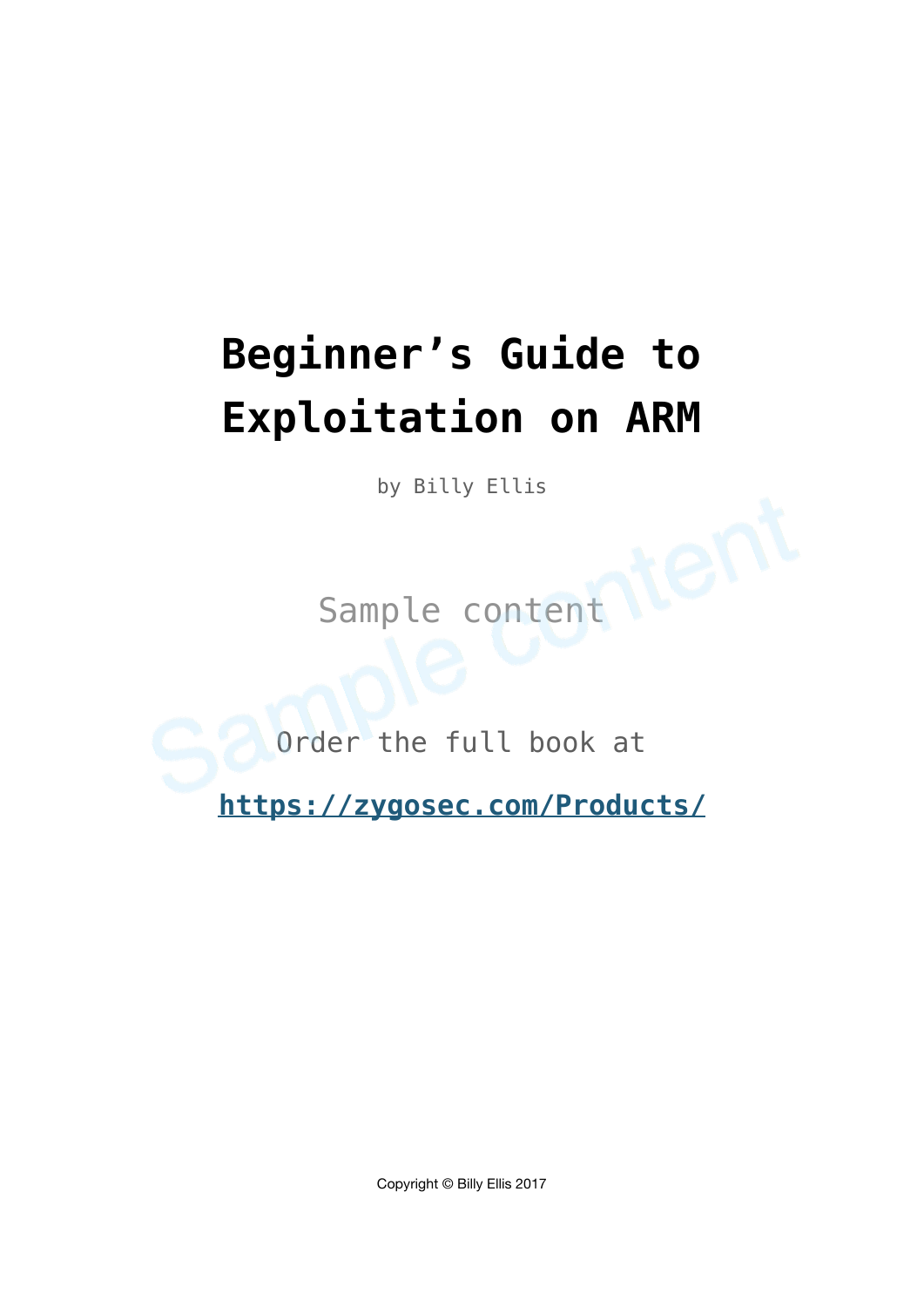# **1**

# **Introduction**

The term 'hacking' covers a huge range of methods used to access personal data or gain control over computer systems without the owners' consent. Binary exploitation, however, is a specific branch of 'hacking' which involves manipulating the way in which an already-compiled program running on a system executes in order to give you, the attacker, an advantage over the system.

Binary exploitation often involves searching for vulnerabilities in a binary through the process of reverse engineering, in which the binary is disassembled (using a disassembler program such as IDA) and the assembly instructions are displayed for you.

| text:811413B4        | <b>PUSH</b>     | ${R4 - R7, LR}$          |
|----------------------|-----------------|--------------------------|
| text:811413B6        | ADD             | R7, SP, #0xC             |
| text:811413B8        | <b>PUSH.W</b>   | ${R8, R10}$              |
| text:811413BC        | SUB             | SP, SP, #0x80            |
| text:811413BE        | MOV             | R4, RO                   |
| text:811413C0        | ADD             | RO, SP, #0x94+var 88     |
| text:811413C2        | <b>VMOV.I32</b> | Q8, #0                   |
| text:811413C6        | ADD.W           | R1, R0, #0x60            |
| text:811413CA        | MOVS            | R5, #0                   |
| text:811413CC        | <b>VST1.32</b>  | ${D16-D17}$ , [R1]       |
| text:811413D0        | <b>ADD.W</b>    | R1, R0, #0x50            |
| text:811413D4        | <b>VST1.32</b>  | ${D16-D17}$ , [R1]       |
| text:811413D8        | <b>ADD.W</b>    | R1, R0, #0x40            |
| text:811413DC        | <b>VST1.32</b>  | ${D16-D17}$ , [R1]       |
| text:811413E0        | <b>ADD.W</b>    | R1, R0, #0x30            |
| text:811413E4        | <b>VST1.32</b>  | ${D16-D17}$ , [R1]       |
| text:811413E8        | <b>ADD.W</b>    | R1, R0, #0x20            |
| text:811413EC        | <b>VST1.32</b>  | ${D16-D17}$ , [R1]       |
| text:811413F0        | <b>VST1.32</b>  | $\{D16-D17\}$ , $[RO]$ ! |
| text:811413F4        | <b>VST1.32</b>  | $\{D16-D17\}$ , $[RO]$   |
| text:811413F8        | STR             | R5, [SP,#0x94+var 18]    |
| text:811413FA        | <b>LDRB.W</b>   | RO, [R4, #0x1F4]         |
| <b>text:811413FE</b> | CBZ             | <b>RO, loc 8114140A</b>  |
| <b>text:81141400</b> | <b>LDRB.W</b>   | RO, [R4, #0x1F9]         |
| text:81141404        | CMP             | RO, #0                   |
|                      |                 |                          |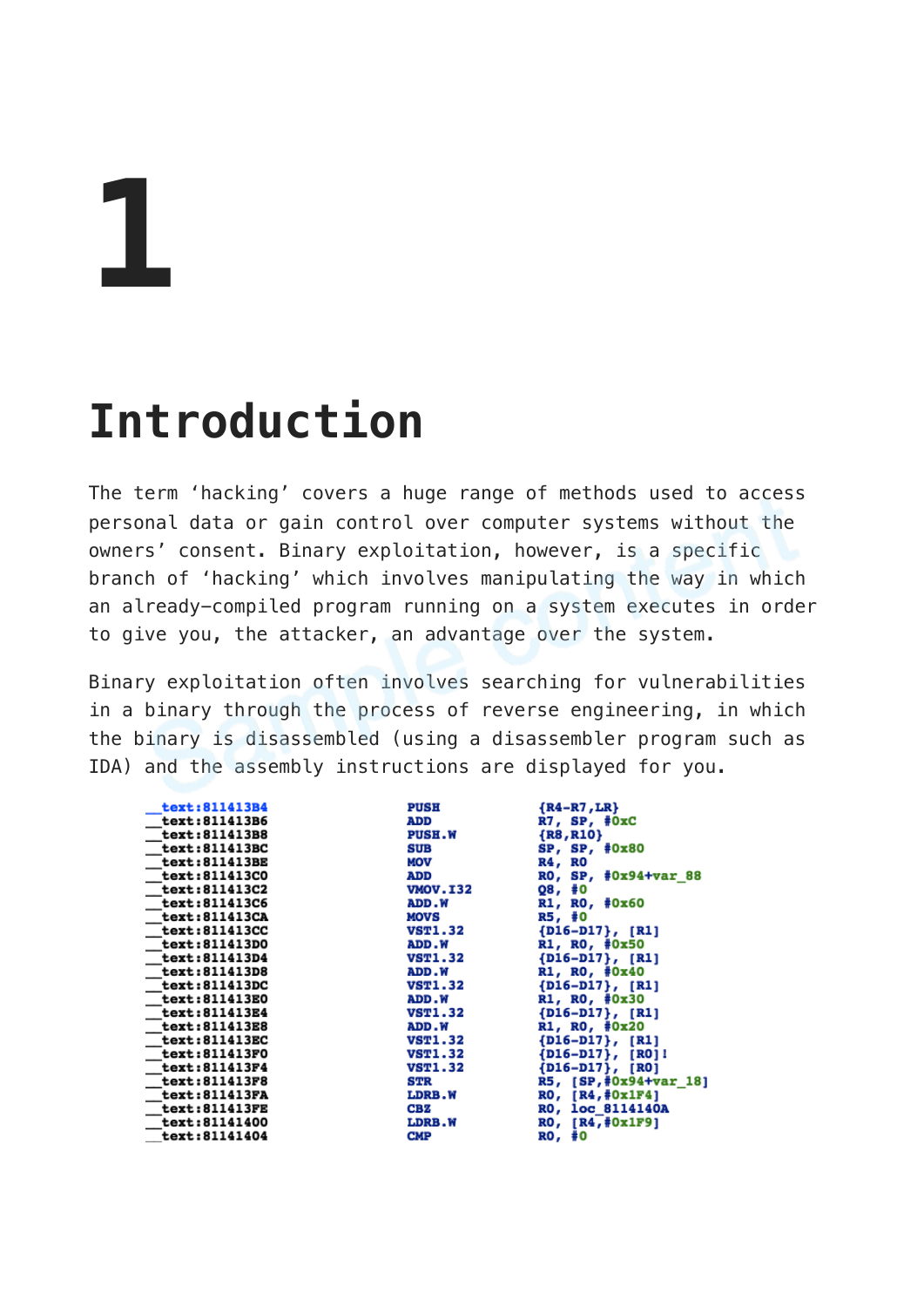From here, you can go on to carefully analyse each of the binary's functions and methods in hope of discovering a critical security vulnerability that can later be exploited.

Once a vulnerability has been discovered in a binary, depending on the nature of it, it can be exploited in a variety of ways and used to achieve a variety of things. One of the most powerful kinds of vulnerabilities are ones in which the attacker can take control over the Program Counter register (discussed in chapter 2) and thereby redirect the execution flow of a program wherever they want.

This type of vulnerability is especially powerful if found in an important system process or an OS's kernel as it will give the attacker the ability to compromise the entire system. This means that they can disable any OS-level security features, access private information and install their own malicious software/ malware onto the device without it being detected.

Fortunately for developers, many extra security mechanisms have been implemented in order to make exploitation of this vulnerabilities much more difficult and prevent people from using this vulnerabilities when developing malware. In most cases, these protections do their job effectively, but these too can be bypassed as will be discussed in later chapters.

### **Hardware Requirements**

As almost all of my work and experience has been based around Apple iOS devices, to follow along with this book and complete some of the many example tasks that will be covered, it is recommended that you have a jail-broken iOS device at hand to test with.

However, although each example shown throughout the chapters will be demonstrated on iOS, it is still possible to follow along using another ARM-based device of your choice (although certain things may vary).